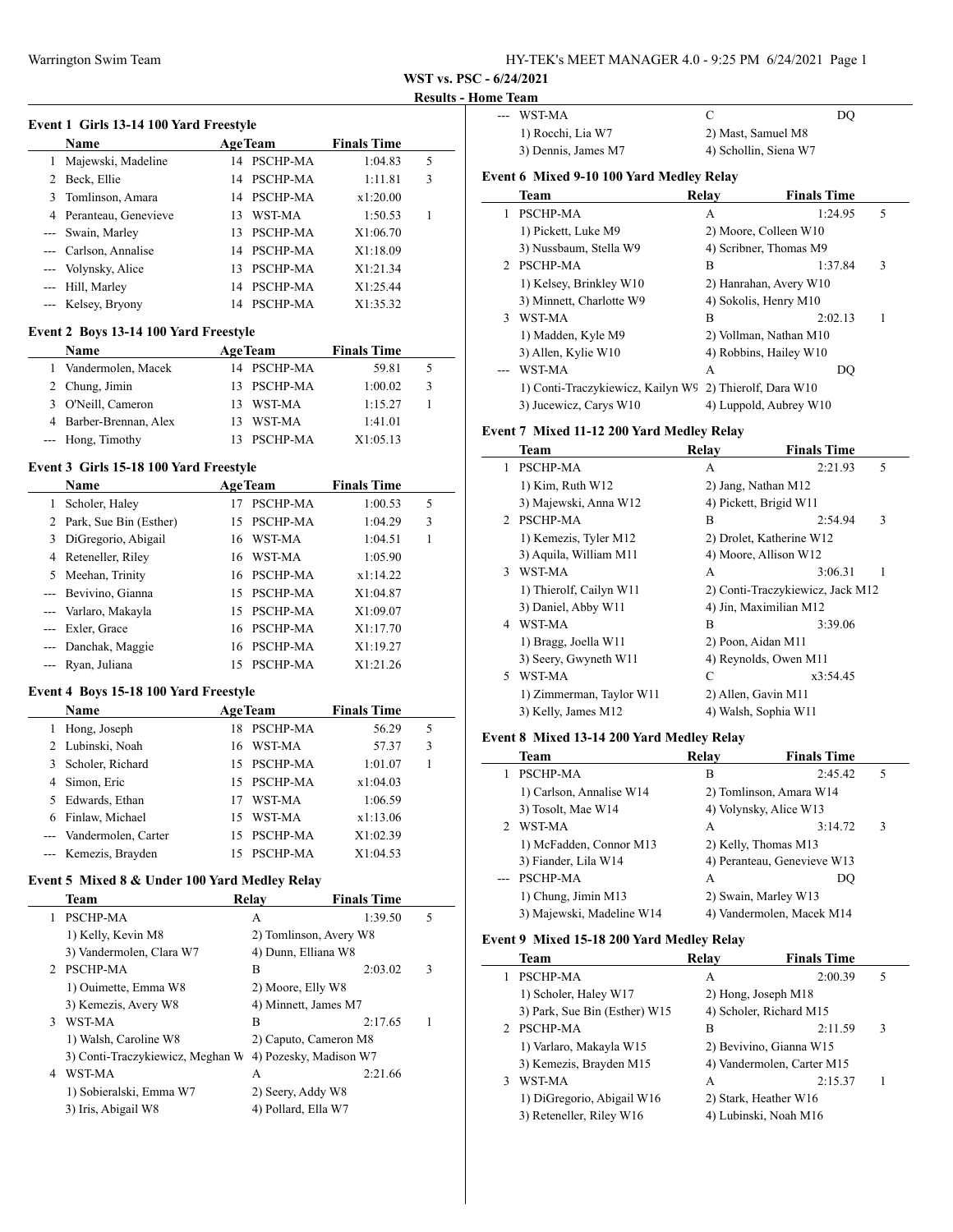| HY-TEK's MEET MANAGER 4.0 - 9:25 PM 6/24/2021 Page 2 |  |  |  |
|------------------------------------------------------|--|--|--|
|                                                      |  |  |  |

**WST vs. PSC - 6/24/2021**

#### **Results - Home Team**

# **(Event 9 Mixed 15-18 200 Yard Medley Relay) Team Relay Finals Time** 4 WST-MA B 2:34.06 1) Jucewicz, Brianna W17 2) Edwards, Ethan M17 3) Berger, Bryce M17 4) Sigda, Kaitlin W15

# **Event 10F Girls 6 & Under 25 Yard Freestyle**

| Name                    | <b>AgeTeam</b>        | <b>Finals Time</b> |
|-------------------------|-----------------------|--------------------|
| --- Kelly, Caroline     | PSCHP-MA<br>6         | X31.49             |
| --- Madden, Marissa     | WST-MA<br>6.          | X32.02             |
| --- Dunn, Gabrielle     | 6 PSCHP-MA            | X38.12             |
| --- Juszczyszyn, Hailey | <b>PSCHP-MA</b><br>6. | X38.66             |
| --- Caputo, Cara        | WST-MA<br>6           | X42.39             |
| --- Seery, Margo        | WST-MA                | X54.38             |

# **Event 10M Boys 6 & Under 25 Yard Freestyle**

| Name                | <b>AgeTeam</b> | <b>Finals Time</b> |  |
|---------------------|----------------|--------------------|--|
| --- Moore, Liam     | 6 PSCHP-MA     | X29.96             |  |
| --- Kelly, Brendan  | 6 PSCHP-MA     | X39.38             |  |
| --- Iris, Jacob     | 5 WST-MA       | X43.69             |  |
| --- Dingler, Colton | WST-MA<br>5.   | X46.31             |  |
| --- Malone, Jack    | WST-MA         | X48.07             |  |

#### **Event 11 Girls 8 & Under 25 Yard Freestyle**

|     | Name                |   | <b>AgeTeam</b>  | <b>Finals Time</b> |   |
|-----|---------------------|---|-----------------|--------------------|---|
| 1   | Vandermolen, Clara  | 7 | <b>PSCHP-MA</b> | 19.77              | 5 |
| 2   | Tomlinson, Avery    | 8 | <b>PSCHP-MA</b> | 20.59              | 3 |
| 3   | Dunn, Elliana       | 8 | <b>PSCHP-MA</b> | x20.88             |   |
| 4   | Malone, Molly       | 8 | WST-MA          | 23.45              | 1 |
| 5   | Pollard, Ella       | 7 | WST-MA          | 31.95              |   |
| 6   | Zibelman, Audrey    | 7 | WST-MA          | x37.56             |   |
|     | Kemezis, Avery      | 8 | <b>PSCHP-MA</b> | X21.37             |   |
|     | Moore, Elly         | 8 | <b>PSCHP-MA</b> | X22.18             |   |
| --- | Gorcey, Mia         | 7 | <b>PSCHP-MA</b> | X25.58             |   |
| --- | Ouimette, Emma      | 8 | <b>PSCHP-MA</b> | X27.94             |   |
|     | Pozesky, Madison    | 7 | WST-MA          | X28.87             |   |
|     | Aquila, Claire      | 7 | <b>PSCHP-MA</b> | X29.70             |   |
|     | Rocchi, Lia         | 7 | WST-MA          | X32.49             |   |
|     | Walsh, Caroline     | 8 | WST-MA          | X32.62             |   |
|     | Sobieralski, Emma   | 7 | WST-MA          | X35.91             |   |
| --- | Pucillo, Isabella   | 8 | WST-MA          | X37.06             |   |
|     | Zibelman, Anne      | 7 | WST-MA          | X40.78             |   |
| --- | Pittaoulis, Jocelyn | 7 | <b>PSCHP-MA</b> | X45.14             |   |
| --- | Schollin, Siena     | 7 | WST-MA          | X56.21             |   |

#### **Event 12 Boys 8 & Under 25 Yard Freestyle**

|    | Name               |    | <b>AgeTeam</b>  | <b>Finals Time</b> |   |  |
|----|--------------------|----|-----------------|--------------------|---|--|
|    | Kelly, Kevin       | 8  | PSCHP-MA        | 20.62              | 5 |  |
|    | 2 Swain, Alexander |    | <b>PSCHP-MA</b> | 23.25              | 3 |  |
| 3  | Mast, Samuel       | 8  | WST-MA          | 30.12              |   |  |
| 4  | Minnett, James     | 7  | <b>PSCHP-MA</b> | x31.12             |   |  |
| 5. | Dennis, James      | 7  | WST-MA          | 39.63              |   |  |
|    | --- Scherer, Bryce | 8  | <b>PSCHP-MA</b> | X25.96             |   |  |
|    | --- Yi, Gavin      | 8. | <b>PSCHP-MA</b> | X28.97             |   |  |
|    | --- Wang, Richard  | 8  | <b>PSCHP-MA</b> | X29.77             |   |  |
|    | --- Moore, Will    | 8  | <b>PSCHP-MA</b> | X35.45             |   |  |
|    | --- Scherer, Finn  |    | <b>PSCHP-MA</b> | X35.69             |   |  |

| Event 13 Girls 9-10 50 Yard Freestyle |                     |    |                 |                    |   |  |  |
|---------------------------------------|---------------------|----|-----------------|--------------------|---|--|--|
|                                       | Name                |    | <b>AgeTeam</b>  | <b>Finals Time</b> |   |  |  |
| 1                                     | Moore, Colleen      | 10 | <b>PSCHP-MA</b> | 38.09              | 5 |  |  |
|                                       | Nussbaum, Stella    | 9  | PSCHP-MA        | 43.13              | 3 |  |  |
| 3                                     | Kelsey, Brinkley    | 10 | PSCHP-MA        | x48.00             |   |  |  |
| 4                                     | Miyakawa, Emma      | 10 | WST-MA          | 52.43              | 1 |  |  |
| 5.                                    | Thierolf, Dara      | 10 | WST-MA          | 57.85              |   |  |  |
| 6                                     | Luppold, Aubrey     | 10 | WST-MA          | x1:03.49           |   |  |  |
|                                       | Allen, Kylie        | 10 | WST-MA          | X46.56             |   |  |  |
| $---$                                 | Hanrahan, Avery     | 10 | PSCHP-MA        | X53.14             |   |  |  |
| $---$                                 | Sokolis, Adelyn     | 9  | PSCHP-MA        | X53.71             |   |  |  |
| $---$                                 | Minnett, Charlotte  | 9  | PSCHP-MA        | X57.62             |   |  |  |
|                                       | Pittaoulis, Natalie | 10 | PSCHP-MA        | X1:04.44           |   |  |  |
| $---$                                 | Kensey, Ella        | 9  | PSCHP-MA        | X1:11.07           |   |  |  |
|                                       | Robbins, Hailey     | 10 | WST-MA          | X1:12.14           |   |  |  |

# **Event 14 Boys 9-10 50 Yard Freestyle**

|   | Name                  |     | <b>AgeTeam</b>  | <b>Finals Time</b> |   |  |
|---|-----------------------|-----|-----------------|--------------------|---|--|
|   | Jang, Enoch           | 9   | PSCHP-MA        | 39.20              | 5 |  |
|   | 2 Scribner, Thomas    | 9   | PSCHP-MA        | 39.42              | 3 |  |
| 3 | Sokolis, Henry        | 10  | PSCHP-MA        | x44.32             |   |  |
| 4 | Vollman, Nathan       | 10. | WST-MA          | 49.00              | 1 |  |
|   | 5 Campellone, Michael | 9   | WST-MA          | 1:07.04            |   |  |
| 6 | Smiley, Jaxon         | 9   | WST-MA          | x1:13.38           |   |  |
|   | --- Pickett, Luke     | 9   | PSCHP-MA        | X42.59             |   |  |
|   | --- Li, Kylar         |     | 10 PSCHP-MA     | X46.00             |   |  |
|   | --- Meehan, Rylan     | 9   | PSCHP-MA        | X55.45             |   |  |
|   | --- Nguyen, Nehemiah  | 9   | PSCHP-MA        | X1:14.28           |   |  |
|   | --- Perry, Dominic    | 9   | WST-MA          | X1:22.20           |   |  |
|   | Jones, Deven          | 10  | <b>PSCHP-MA</b> | X1:23.12           |   |  |

#### **Event 15 Girls 11-12 50 Yard Freestyle**

|       | Name                 |                 | <b>AgeTeam</b> | <b>Finals Time</b> |   |  |
|-------|----------------------|-----------------|----------------|--------------------|---|--|
|       | Kim, Ruth            |                 | 12 PSCHP-MA    | 31.90              | 5 |  |
|       | 2 Chayka, Abigail    | 12.             | PSCHP-MA       | 33.31              | 3 |  |
|       | 3 Pickett, Brigid    | 11              | PSCHP-MA       | x34.14             |   |  |
|       | 4 Thierolf, Cailyn   | 11              | WST-MA         | 38.66              | 1 |  |
|       | 5 Seery, Gwyneth     | 11              | WST-MA         | 42.38              |   |  |
| 6     | Bragg, Joella        | 11              | WST-MA         | x47.69             |   |  |
|       | --- Moore, Allison   | 12.             | PSCHP-MA       | X37.24             |   |  |
|       | Drolet, Katherine    | 12 <sup>2</sup> | PSCHP-MA       | X37.63             |   |  |
|       | --- Hanrahan, Elliot | 11              | PSCHP-MA       | X39.16             |   |  |
|       | Robbins, Naomi       | 11              | PSCHP-MA       | X48.16             |   |  |
| $---$ | Diaz-Pond, Inez      |                 | PSCHP-MA       | X53.36             |   |  |

### **Event 16 Boys 11-12 50 Yard Freestyle**

|   | Name                     |     | <b>AgeTeam</b>  | <b>Finals Time</b> |   |  |
|---|--------------------------|-----|-----------------|--------------------|---|--|
| 1 | Jang, Nathan             |     | 12 PSCHP-MA     | 31.57              | 5 |  |
|   | 2 Kemezis, Tyler         |     | 12 PSCHP-MA     | 36.11              | 3 |  |
|   | 3 Allen, Gavin           | 11  | WST-MA          | 39.52              | 1 |  |
|   | 4 Varlaro, Michael       | 11  | PSCHP-MA        | x40.19             |   |  |
|   | 5 Kelly, James           |     | 12 WST-MA       | 49.19              |   |  |
| 6 | Reynolds, Owen           | 11  | WST-MA          | x54.91             |   |  |
|   | --- Aquila, William      | 11  | PSCHP-MA        | X38.58             |   |  |
|   | --- Beck, Matthew        |     | 12 PSCHP-MA     | X39.71             |   |  |
|   | --- Clayton, Braylen     | 12  | <b>PSCHP-MA</b> | X39.71             |   |  |
|   | --- Zhang, Michael       | 11  | <b>PSCHP-MA</b> | X40.94             |   |  |
|   | --- Filiatrault, Charlie | 12. | <b>PSCHP-MA</b> | X46.19             |   |  |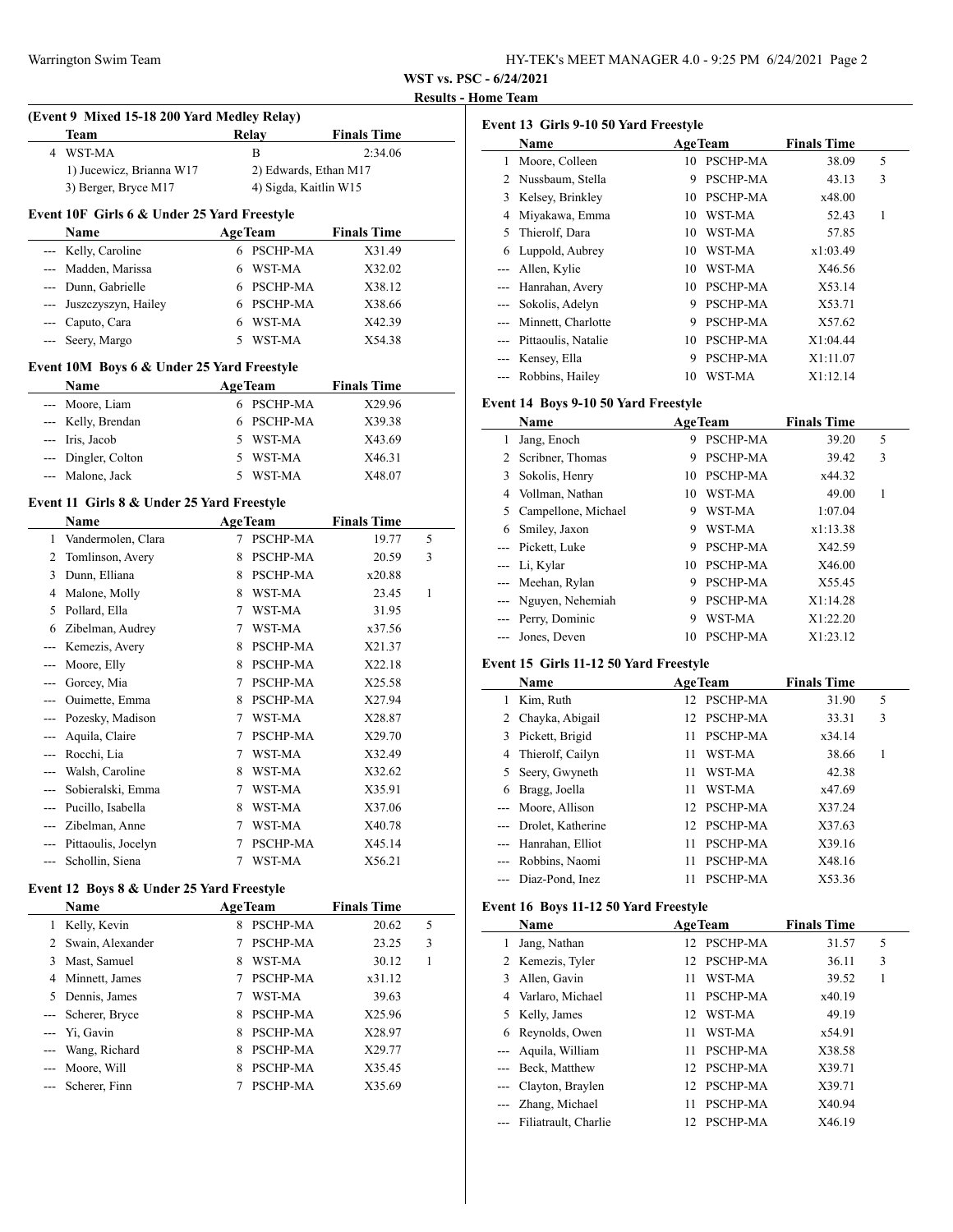--- Seery, Addy 8 WST-MA DQ --- Gorcey, Mia 7 PSCHP-MA XDQ

**WST vs. PSC - 6/24/2021**

#### **Results - Home Team**

| (Event 16 Boys 11-12 50 Yard Freestyle) |    |                 |                    |  |  |  |
|-----------------------------------------|----|-----------------|--------------------|--|--|--|
| <b>Name</b>                             |    | <b>AgeTeam</b>  | <b>Finals Time</b> |  |  |  |
| --- Kelsey, Stratton                    |    | <b>PSCHP-MA</b> | X46.68             |  |  |  |
| --- Volynsky, Samuel                    |    | PSCHP-MA        | X48.20             |  |  |  |
| --- Tandon, Kabir                       | 11 | <b>PSCHP-MA</b> | X48.65             |  |  |  |
| --- Braun, Jack                         |    | PSCHP-MA        | X49.53             |  |  |  |
| --- Li, Tysan                           | 11 | PSCHP-MA        | X49.65             |  |  |  |
| --- Ouimette, Zachary                   |    | PSCHP-MA        | X54.52             |  |  |  |

## **Event 17 Girls 13-14 50 Yard Freestyle**

|   | <b>Name</b>            |    | <b>AgeTeam</b>  | <b>Finals Time</b> |   |
|---|------------------------|----|-----------------|--------------------|---|
| 1 | Swain, Marley          | 13 | PSCHP-MA        | 31.39              | 5 |
| 2 | Beck, Ellie            | 14 | <b>PSCHP-MA</b> | 31.91              | 3 |
| 3 | Carlson, Annalise      | 14 | PSCHP-MA        | x35.00             |   |
|   | 4 Peranteau, Genevieve | 13 | WST-MA          | 51.22              |   |
|   | --- Tomlinson, Amara   | 14 | <b>PSCHP-MA</b> | X34.93             |   |
|   | --- Tosolt, Mae        | 14 | PSCHP-MA        | X35.10             |   |
|   | --- Volynsky, Alice    | 13 | PSCHP-MA        | X37.16             |   |
|   | --- Hill, Marley       | 14 | <b>PSCHP-MA</b> | X38.26             |   |
|   | --- Kelsey, Bryony     | 14 | <b>PSCHP-MA</b> | X40.22             |   |

#### **Event 18 Boys 13-14 50 Yard Freestyle**

|              | Name                 | <b>AgeTeam</b> |             | <b>Finals Time</b> |   |
|--------------|----------------------|----------------|-------------|--------------------|---|
| $\mathbf{1}$ | Vandermolen, Macek   |                | 14 PSCHP-MA | 27.53              | 5 |
|              | 2 Chung, Jimin       |                | 13 PSCHP-MA | 28.15              | 3 |
|              | 3 O'Neill, Cameron   | 13.            | WST-MA      | 35.03              |   |
|              | 4 McFadden, Connor   | 13.            | WST-MA      | 39.29              |   |
| 5.           | Barber-Brennan, Alex |                | WST-MA      | x43.89             |   |

### **Event 19 Girls 15-18 50 Yard Freestyle**

|   | <b>Name</b>         |     | <b>AgeTeam</b>  | <b>Finals Time</b> |   |
|---|---------------------|-----|-----------------|--------------------|---|
| 1 | Bevivino, Gianna    | 15  | <b>PSCHP-MA</b> | 29.96              | 5 |
|   | 2 Stark, Heather    | 16  | WST-MA          | 31.31              | 3 |
|   | 3 Varlaro, Makayla  | 15. | PSCHP-MA        | 31.47              |   |
|   | 4 Meehan, Trinity   |     | 16 PSCHP-MA     | x33.34             |   |
|   | 5 Jucewicz, Brianna | 17  | WST-MA          | 35.15              |   |
|   | 6 Sigda, Kaitlin    | 15  | WST-MA          | x40.02             |   |
|   | --- Exler, Grace    |     | 16 PSCHP-MA     | X33.64             |   |
|   | --- Danchak, Maggie |     | 16 PSCHP-MA     | X34.18             |   |
|   | --- Ryan, Juliana   |     | PSCHP-MA        | X35.90             |   |

#### **Event 20 Boys 15-18 50 Yard Freestyle**

|   | Name                    | <b>AgeTeam</b> |             | <b>Finals Time</b> |   |
|---|-------------------------|----------------|-------------|--------------------|---|
| 1 | Scholer, Richard        |                | 15 PSCHP-MA | 27.78              | 5 |
|   | 2 Simon, Eric           |                | 15 PSCHP-MA | 28.28              | 3 |
|   | 3 Berger, Bryce         |                | WST-MA      | 29.81              |   |
|   | 4 Edwards, Jacob        | 15.            | WST-MA      | 33.41              |   |
|   | --- Vandermolen, Carter |                | 15 PSCHP-MA | X28.62             |   |
|   | --- Kemezis, Brayden    |                | PSCHP-MA    | X29.41             |   |

#### **Event 21 Girls 8 & Under 25 Yard Breaststroke**

|   | Name                          |   | <b>AgeTeam</b>  | <b>Finals Time</b> |   |  |
|---|-------------------------------|---|-----------------|--------------------|---|--|
|   | Iris, Abigail                 | 8 | WST-MA          | 28.00              | 5 |  |
|   | 2 Tomlinson, Avery            |   | <b>PSCHP-MA</b> | 29.97              | 3 |  |
|   | 3 Kemezis, Avery              | 8 | <b>PSCHP-MA</b> | 30.71              |   |  |
| 4 | Dunn, Elliana                 |   | <b>PSCHP-MA</b> | x36.34             |   |  |
|   | 5 Conti-Traczykiewicz, Meghar |   | WST-MA          | 36.72              |   |  |
|   | --- Moore, Elly               |   | <b>PSCHP-MA</b> | X32.50             |   |  |
|   | --- Ouimette, Emma            |   | <b>PSCHP-MA</b> | X36.87             |   |  |
|   | --- Kelly, Caroline           |   | <b>PSCHP-MA</b> | X46.43             |   |  |

|       | Event 22 Boys 8 & Under 25 Yard Breaststroke |    |                 |                    |   |
|-------|----------------------------------------------|----|-----------------|--------------------|---|
|       | Name                                         |    | <b>AgeTeam</b>  | <b>Finals Time</b> |   |
| 1     | Kelly, Kevin                                 | 8  | <b>PSCHP-MA</b> | 32.49              | 5 |
| 2     | Caputo, Cameron                              | 8  | WST-MA          | 38.40              | 3 |
| 3     | Yi, Gavin                                    | 8  | <b>PSCHP-MA</b> | 39.78              | 1 |
| ---   | Wang, Richard                                | 8  | <b>PSCHP-MA</b> | <b>XDO</b>         |   |
|       | --- Swain, Alexander                         | 7  | <b>PSCHP-MA</b> | DO                 |   |
|       | Event 23 Girls 9-10 25 Yard Breaststroke     |    |                 |                    |   |
|       | Name                                         |    | <b>AgeTeam</b>  | <b>Finals Time</b> |   |
| 1     | Moore, Colleen                               | 10 | <b>PSCHP-MA</b> | 21.68              | 5 |
| 2     | Nussbaum, Stella                             | 9  | <b>PSCHP-MA</b> | 24.49              | 3 |
| 3     | Jucewicz, Carys                              | 10 | WST-MA          | 27.78              | 1 |
| 4     | Hanrahan, Avery                              | 10 | <b>PSCHP-MA</b> | x29.75             |   |
| 5     | Thierolf, Dara                               | 10 | WST-MA          | 33.06              |   |
| 6     | Robbins, Hailey                              | 10 | WST-MA          | x34.26             |   |
| ---   | Sokolis, Adelyn                              | 9  | <b>PSCHP-MA</b> | X39.08             |   |
| $---$ | Pittaoulis, Natalie                          | 10 | <b>PSCHP-MA</b> | X41.56             |   |
| ---   | Kensey, Ella                                 | 9  | <b>PSCHP-MA</b> | <b>XDO</b>         |   |

#### **Event 24 Boys 9-10 25 Yard Breaststroke**

| Name                 |    | <b>AgeTeam</b>  | <b>Finals Time</b> |   |
|----------------------|----|-----------------|--------------------|---|
| Jang, Enoch          | 9  | <b>PSCHP-MA</b> | 23.37              | 5 |
| 2 Pickett, Luke      | 9  | PSCHP-MA        | 25.09              | 3 |
| 3 Sokolis, Henry     | 10 | PSCHP-MA        | x25.96             |   |
| 4 Vollman, Maxwell   | 10 | WST-MA          | 30.44              |   |
| 5 Madden, Kyle       | 9  | WST-MA          | 39.53              |   |
| --- Meehan, Rylan    | 9  | <b>PSCHP-MA</b> | X36.82             |   |
| --- Nguyen, Nehemiah | 9  | PSCHP-MA        | X43.93             |   |
| --- Jones, Deven     | 10 | PSCHP-MA        | X44.25             |   |
| --- Li, Kylar        | 10 | PSCHP-MA        | XDO                |   |
| --- Creswick, Ryan   | 10 | WST-MA          | DO                 |   |

## **Event 25 Girls 11-12 50 Yard Breaststroke**

|    | Name                  |     | <b>AgeTeam</b>  | <b>Finals Time</b> |   |  |
|----|-----------------------|-----|-----------------|--------------------|---|--|
|    | Majewski, Anna        |     | 12 PSCHP-MA     | 36.76              | 5 |  |
| 2  | Pickett, Brigid       | 11. | <b>PSCHP-MA</b> | 45.59              | 3 |  |
| 3  | Chayka, Abigail       |     | 12 PSCHP-MA     | x45.88             |   |  |
| 4  | Daniel, Abby          | 11  | WST-MA          | 50.50              | 1 |  |
| 5. | Waibel, Maddie        | 11. | WST-MA          | 57.53              |   |  |
|    | --- Moore, Allison    |     | 12 PSCHP-MA     | X49.88             |   |  |
|    | --- Drolet, Katherine |     | 12 PSCHP-MA     | X55.81             |   |  |
|    | --- Hanrahan, Elliot  | 11  | <b>PSCHP-MA</b> | X55.90             |   |  |
|    | --- Robbins, Naomi    | 11  | PSCHP-MA        | X1:09.87           |   |  |
|    | Walsh, Sophia         | 11  | WST-MA          | DO                 |   |  |
|    | --- Diaz-Pond, Inez   |     | PSCHP-MA        | XDO                |   |  |

#### **Event 26 Boys 11-12 50 Yard Breaststroke**

 $\overline{a}$ 

|    | Name                 |                  | <b>AgeTeam</b>  | <b>Finals Time</b> |   |
|----|----------------------|------------------|-----------------|--------------------|---|
|    | Jang, Nathan         |                  | 12 PSCHP-MA     | 37.74              | 5 |
|    | 2 Jin, Maximilian    | 12 <sup>12</sup> | WST-MA          | 44.32              | 3 |
| 3. | Zhang, Michael       |                  | 11 PSCHP-MA     | 55.05              |   |
|    | 4 Varlaro, Michael   | 11               | PSCHP-MA        | x55.10             |   |
|    | 5 Poon, Aidan        | 11               | WST-MA          | 1:05.01            |   |
|    | --- Beck, Matthew    |                  | 12 PSCHP-MA     | X1:00.54           |   |
|    | --- Volynsky, Samuel | 11               | PSCHP-MA        | X1:03.19           |   |
|    | --- Li, Tysan        |                  | <b>PSCHP-MA</b> | X1:03.78           |   |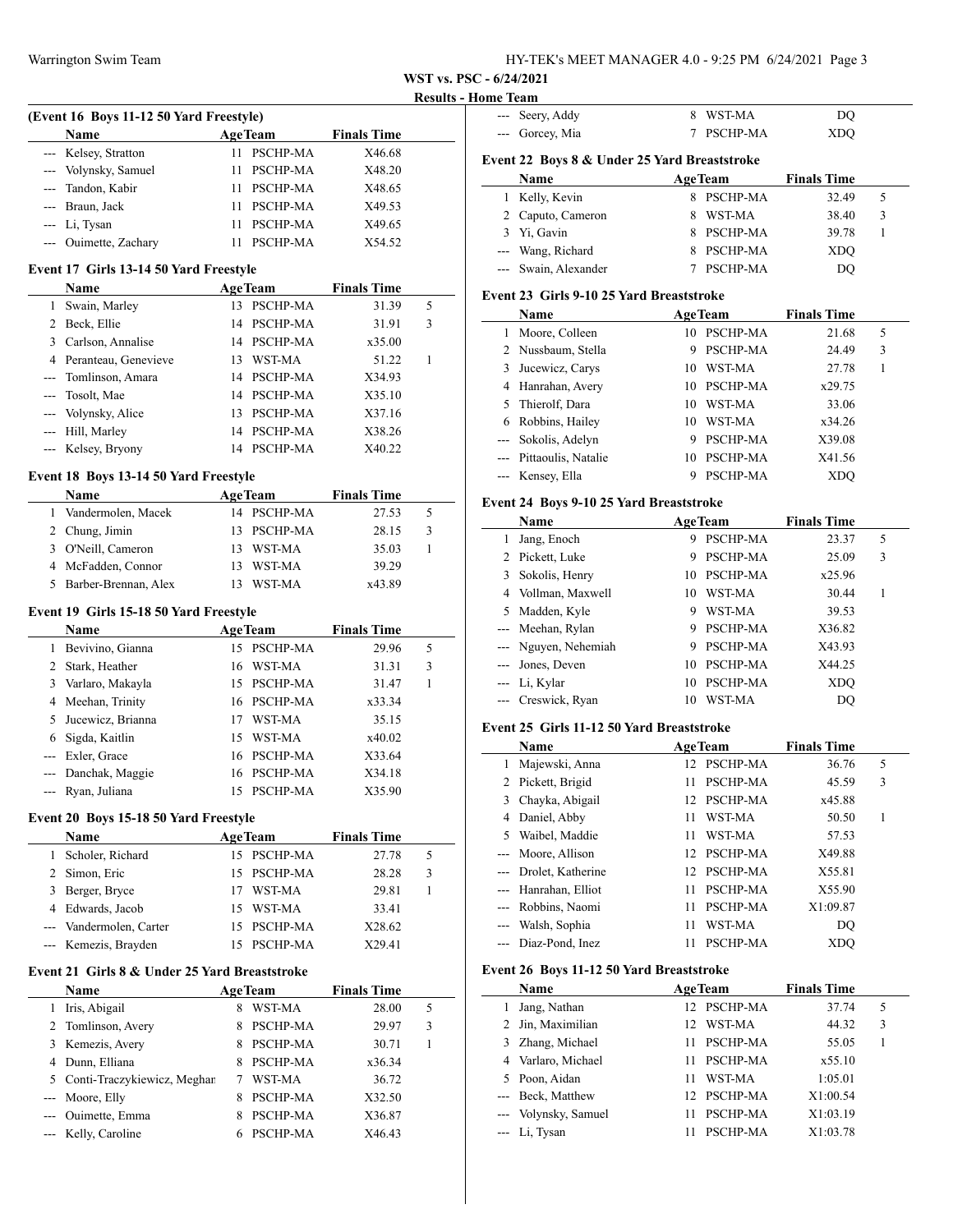**WST vs. PSC - 6/24/2021**

 $\frac{1}{2}$ 

 $\overline{\phantom{a}}$ 

# **Home Team**

|     |                                             |   |                 |                    | <b>Results - I</b> |
|-----|---------------------------------------------|---|-----------------|--------------------|--------------------|
|     | (Event 26 Boys 11-12 50 Yard Breaststroke)  |   |                 |                    |                    |
|     | Name                                        |   | <b>AgeTeam</b>  | <b>Finals Time</b> |                    |
|     | --- Kelsey, Stratton                        |   | 11 PSCHP-MA     | X1:15.27           |                    |
|     | --- Filiatrault, Charlie                    |   | 12 PSCHP-MA     | X1:16.41           |                    |
|     | --- Ouimette, Zachary                       |   | 11 PSCHP-MA     | X1:24.81           |                    |
|     | --- Tandon, Kabir                           |   | 11 PSCHP-MA     | <b>XDQ</b>         |                    |
|     | --- Braun, Jack                             |   | 11 PSCHP-MA     | <b>XDQ</b>         |                    |
|     | --- Clayton, Braylen                        |   | 12 PSCHP-MA     | <b>XDQ</b>         |                    |
|     | Event 27 Girls 13-14 100 Yard Breaststroke  |   |                 |                    |                    |
|     | Name                                        |   | <b>AgeTeam</b>  | <b>Finals Time</b> |                    |
|     | 1 Swain, Marley                             |   | 13 PSCHP-MA     | 1:26.97            | 5                  |
|     | 2 Tomlinson, Amara                          |   | 14 PSCHP-MA     | 1:41.76            | 3                  |
|     | 3 Volynsky, Alice                           |   | 13 PSCHP-MA     | x1:53.56           |                    |
|     | Event 28 Boys 13-14 100 Yard Breaststroke   |   |                 |                    |                    |
|     | Name                                        |   | <b>AgeTeam</b>  | <b>Finals Time</b> |                    |
|     | 1 Hong, Timothy                             |   | 13 PSCHP-MA     | 1:20.65            | 5                  |
|     | 2 Kelly, Thomas                             |   | 13 WST-MA       | 2:08.22            | 3                  |
|     |                                             |   |                 |                    |                    |
|     | Event 29 Girls 15-18 100 Yard Breaststroke  |   |                 |                    |                    |
|     | <b>Name</b>                                 |   | <b>AgeTeam</b>  | <b>Finals Time</b> |                    |
|     | 1 Park, Sue Bin (Esther)                    |   | 15 PSCHP-MA     | 1:17.34            | 5                  |
|     | 2 Bevivino, Gianna                          |   | 15 PSCHP-MA     | 1:21.27            | 3                  |
|     | 3 Jucewicz, Brianna                         |   | 17 WST-MA       | 1:32.83            | 1                  |
|     | 4 Exler, Grace                              |   | 16 PSCHP-MA     | x1:43.72           |                    |
|     | Event 30 Boys 15-18 100 Yard Breaststroke   |   |                 |                    |                    |
|     | Name                                        |   | <b>AgeTeam</b>  | <b>Finals Time</b> |                    |
|     | 1 Hong, Joseph                              |   | 18 PSCHP-MA     | 1:09.78            | 5                  |
|     | 2 Scholer, Richard                          |   | 15 PSCHP-MA     | 1:15.41            | 3                  |
|     | 3 Kemezis, Brayden                          |   | 15 PSCHP-MA     | x1:23.62           |                    |
|     | 4 Edwards, Ethan                            |   | 17 WST-MA       | 1:31.79            | 1                  |
|     | 5 Finlaw, Michael                           |   | 15 WST-MA       | 1:44.66            |                    |
|     |                                             |   |                 |                    |                    |
|     |                                             |   |                 |                    |                    |
|     | Event 32 Girls 8 & Under 25 Yard Backstroke |   |                 |                    |                    |
|     | <b>Name</b>                                 |   | <b>AgeTeam</b>  | <b>Finals Time</b> |                    |
|     | 1 Vandermolen, Clara                        |   | 7 PSCHP-MA      | 25.05              | 5                  |
|     | 2 Kemezis, Avery                            | 8 | <b>PSCHP-MA</b> | 25.29              | 3                  |
|     | 3 Moore, Elly                               |   | 8 PSCHP-MA      | x28.60             |                    |
| 4   | Walsh, Caroline                             | 8 | WST-MA          | 35.14              | 1                  |
| 5   | Conti-Traczykiewicz, Meghar                 | 7 | WST-MA          | 36.39              |                    |
|     | 6 Pollard, Ella                             | 7 | WST-MA          | x42.28             |                    |
| --- | Tomlinson, Avery                            | 8 | PSCHP-MA        | X28.69             |                    |
|     | --- Dunn, Elliana                           | 8 | PSCHP-MA        | X30.50             |                    |
|     | --- Gorcey, Mia                             | 7 | PSCHP-MA        | X33.27             |                    |
|     | --- Ouimette, Emma                          | 8 | PSCHP-MA        | X33.46             |                    |
|     | --- Aquila, Claire                          | 7 | <b>PSCHP-MA</b> | X35.73             |                    |
|     | --- Malone, Molly                           | 8 | WST-MA          | X37.12             |                    |
|     | --- Zibelman, Audrey                        | 7 | WST-MA          | X39.14             |                    |
|     | --- Rocchi, Lia                             | 7 | WST-MA          | X39.18             |                    |
|     | --- Sobieralski, Emma                       | 7 | WST-MA          | X40.62             |                    |
|     | --- Pucillo, Isabella                       | 8 | WST-MA          | X40.72             |                    |
|     | --- Zibelman, Anne                          | 7 | WST-MA          | X46.32             |                    |
|     | --- Pittaoulis, Jocelyn                     | 7 | PSCHP-MA        | X50.89             |                    |
|     | --- Schollin, Siena                         | 7 | WST-MA          | X1:05.76           |                    |

| <b>Name</b>    | <b>AgeTeam</b> | <b>Finals Time</b> |  |
|----------------|----------------|--------------------|--|
| 1 Kelly, Kevin | 8 PSCHP-MA     | 22.77              |  |

| ше теаш |                        |   |                 |          |   |  |
|---------|------------------------|---|-----------------|----------|---|--|
|         | 2 Wang, Richard        | 8 | PSCHP-MA        | 31.96    | 3 |  |
| 3       | Mast, Samuel           | 8 | WST-MA          | 36.02    | 1 |  |
|         | 4 Scherer, Bryce       | 8 | <b>PSCHP-MA</b> | x36.25   |   |  |
|         | 5 Dennis, James        |   | WST-MA          | 49.15    |   |  |
|         | --- Swain, Alexander   |   | <b>PSCHP-MA</b> | X31.21   |   |  |
|         | --- Minnett, James     |   | PSCHP-MA        | X36.15   |   |  |
|         | --- Yi, Gavin          | 8 | <b>PSCHP-MA</b> | X37.91   |   |  |
|         | --- Moore, Will        | 8 | PSCHP-MA        | X38.80   |   |  |
|         | --- Scherer, Finn      |   | PSCHP-MA        | X49.69   |   |  |
|         | --- Pittaoulis, George |   | PSCHP-MA        | X1:19.65 |   |  |

#### **Event 34 Girls 9-10 25 Yard Backstroke**

| Name                          |    | <b>AgeTeam</b>  | <b>Finals Time</b> |   |  |
|-------------------------------|----|-----------------|--------------------|---|--|
| Moore, Colleen                | 10 | PSCHP-MA        | 20.84              | 5 |  |
| 2 Kelsey, Brinkley            | 10 | <b>PSCHP-MA</b> | 24.56              | 3 |  |
| 3 Conti-Traczykiewicz, Kailyn | 9  | WST-MA          | 25.38              |   |  |
| 4 Hanrahan, Avery             | 10 | PSCHP-MA        | x31.09             |   |  |
| 5 Luppold, Aubrey             | 10 | WST-MA          | 32.28              |   |  |
| --- Pittaoulis, Natalie       | 10 | PSCHP-MA        | X28.89             |   |  |
| --- Sokolis, Adelyn           | 9  | PSCHP-MA        | X30.34             |   |  |
| --- Minnett, Charlotte        | 9  | PSCHP-MA        | X30.70             |   |  |
| Kensey, Ella                  |    | PSCHP-MA        | X33.21             |   |  |

# **Event 35 Boys 9-10 25 Yard Backstroke**

|   | Name                 |    | <b>AgeTeam</b>  | <b>Finals Time</b> |   |  |
|---|----------------------|----|-----------------|--------------------|---|--|
|   | Schollin, Dylan      | 10 | WST-MA          | 23.82              | 5 |  |
| 2 | Li, Kylar            |    | 10 PSCHP-MA     | 24.20              | 3 |  |
| 3 | Scribner, Thomas     | 9  | <b>PSCHP-MA</b> | 24.52              | 1 |  |
| 4 | Pickett, Luke        | 9  | PSCHP-MA        | x26.00             |   |  |
| 5 | Creswick, Ryan       | 10 | WST-MA          | 31.07              |   |  |
| 6 | Perry, Dominic       | 9  | WST-MA          | x41.89             |   |  |
|   | Sokolis, Henry       | 10 | <b>PSCHP-MA</b> | X26.61             |   |  |
|   | Zibelman, Ryan       | 9  | WST-MA          | X31.59             |   |  |
|   | Meehan, Rylan        | 9  | PSCHP-MA        | X32.39             |   |  |
|   | Campellone, Michael  | 9  | WST-MA          | X34.71             |   |  |
|   | Smiley, Jaxon        | 9  | WST-MA          | X34.90             |   |  |
|   | --- Nguyen, Nehemiah | 9  | <b>PSCHP-MA</b> | X37.13             |   |  |
|   | --- Jones, Deven     | 10 | <b>PSCHP-MA</b> | X48.52             |   |  |

#### **Event 36 Girls 11-12 50 Yard Backstroke**

|    | Name                  |                 | <b>AgeTeam</b>  | <b>Finals Time</b> |   |
|----|-----------------------|-----------------|-----------------|--------------------|---|
|    | Kim, Ruth             | 12 <sup>2</sup> | PSCHP-MA        | 37.84              | 5 |
|    | 2 Pickett, Brigid     | 11              | PSCHP-MA        | 43.10              | 3 |
|    | 3 Chayka, Abigail     | 12.             | <b>PSCHP-MA</b> | x45.23             |   |
| 4  | Thierolf, Cailyn      | 11              | WST-MA          | 47.12              | 1 |
| 5. | Bragg, Joella         | 11              | WST-MA          | 58.00              |   |
| 6  | Walsh, Sophia         | 11              | WST-MA          | x1:04.00           |   |
|    | --- Drolet, Katherine | 12.             | <b>PSCHP-MA</b> | X44.32             |   |
|    | --- Hanrahan, Elliot  | 11              | PSCHP-MA        | X53.26             |   |
|    | Robbins, Naomi        | 11              | PSCHP-MA        | X1:00.15           |   |
|    | Diaz-Pond, Inez       |                 | PSCHP-MA        | X1:05.37           |   |

# **Event 37 Boys 11-12 50 Yard Backstroke**

| Name                        | <b>AgeTeam</b>  | <b>Finals Time</b> |  |
|-----------------------------|-----------------|--------------------|--|
| 1 Jang, Nathan              | 12 PSCHP-MA     | 39.28              |  |
| 2 Kemezis, Tyler            | 12 PSCHP-MA     | 43.15              |  |
| 3 Aquila, William           | <b>PSCHP-MA</b> | x45.03             |  |
| 4 Conti-Traczykiewicz, Jack | 12 WST-MA       | 46.10              |  |
| 5 Poon, Aidan               | WST-MA          | 58.22              |  |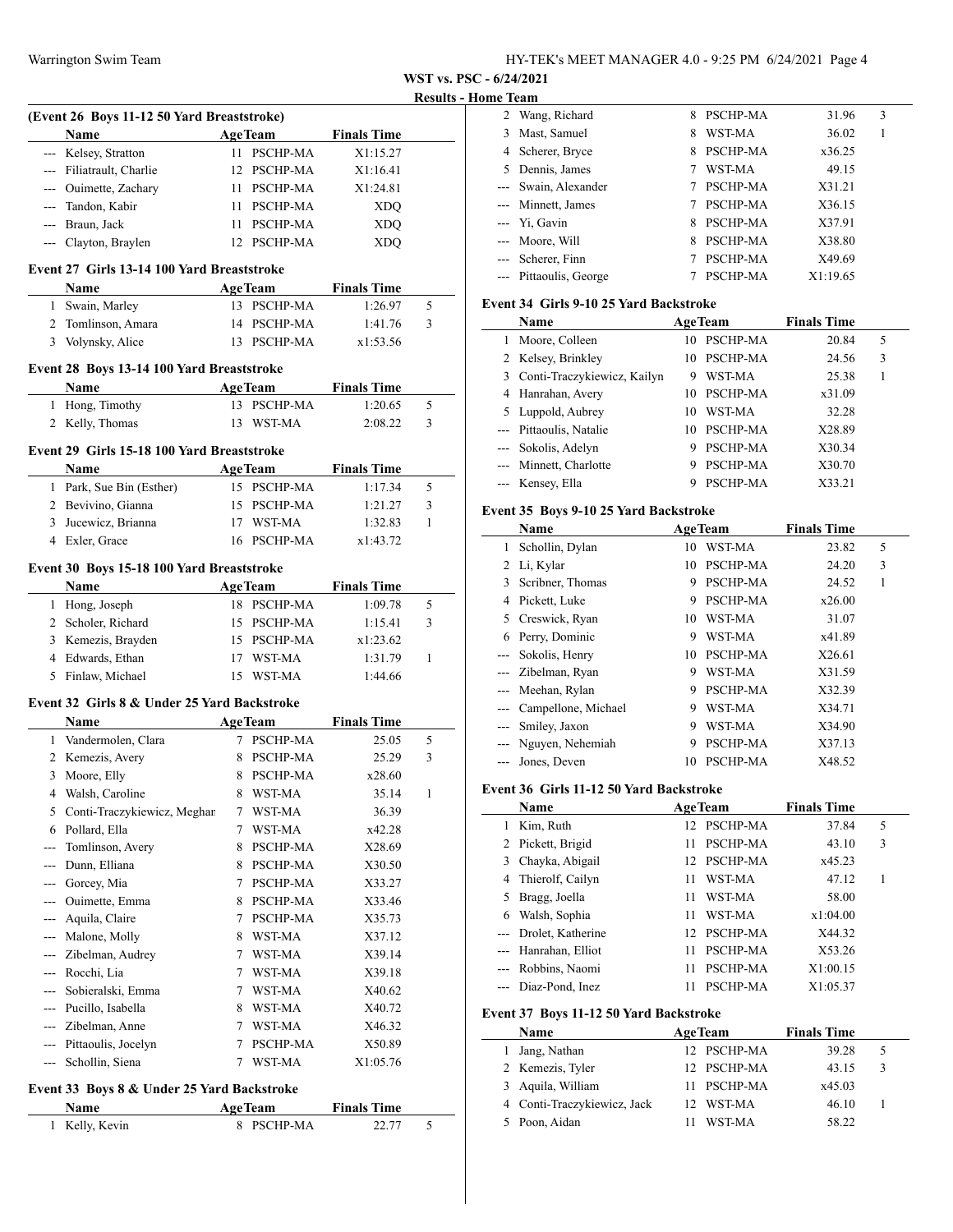**WST vs. PSC - 6/24/2021**

#### **Results - Home Team**

| (Event 37 Boys 11-12 50 Yard Backstroke) |                      |    |                 |                    |  |
|------------------------------------------|----------------------|----|-----------------|--------------------|--|
|                                          | <b>Name</b>          |    | <b>AgeTeam</b>  | <b>Finals Time</b> |  |
| 6                                        | Reynolds, Owen       | 11 | WST-MA          | x1:11.63           |  |
|                                          | Varlaro, Michael     | 11 | PSCHP-MA        | X49.04             |  |
|                                          | Zhang, Michael       | 11 | PSCHP-MA        | X50.57             |  |
|                                          | Clayton, Braylen     | 12 | <b>PSCHP-MA</b> | X51.25             |  |
|                                          | Braun, Jack          | 11 | <b>PSCHP-MA</b> | X55.62             |  |
|                                          | Beck, Matthew        | 12 | <b>PSCHP-MA</b> | X55.90             |  |
|                                          | Kelsey, Stratton     | 11 | PSCHP-MA        | X57.59             |  |
|                                          | Filiatrault, Charlie | 12 | <b>PSCHP-MA</b> | X1:01.81           |  |
|                                          | Tandon, Kabir        | 11 | PSCHP-MA        | X1:07.60           |  |
|                                          | Volynsky, Samuel     | 11 | <b>PSCHP-MA</b> | X1:10.86           |  |
|                                          | Ouimette, Zachary    | 11 | <b>PSCHP-MA</b> | X1:11.93           |  |
|                                          | Li, Tysan            | 11 | PSCHP-MA        | X1:12.77           |  |

# **Event 38 Girls 13-14 100 Yard Backstroke**

|   | <b>Name</b>         |    | <b>AgeTeam</b>  | <b>Finals Time</b> |   |  |
|---|---------------------|----|-----------------|--------------------|---|--|
|   | Majewski, Madeline  |    | 14 PSCHP-MA     | 1:16.28            | 5 |  |
|   | Beck, Ellie         |    | 14 PSCHP-MA     | 1:26.76            | 3 |  |
| 3 | Fiander, Lila       | 14 | WST-MA          | 1:34.32            |   |  |
|   | 4 Carlson, Annalise |    | 14 PSCHP-MA     | x1:34.91           |   |  |
|   | --- Hill, Marley    |    | 14 PSCHP-MA     | X1:47.15           |   |  |
|   | --- Kelsey, Bryony  | 14 | <b>PSCHP-MA</b> | X1:52.22           |   |  |

#### **Event 39 Boys 13-14 100 Yard Backstroke**

| <b>Name</b>     |                        |     | <b>AgeTeam</b> | <b>Finals Time</b> |   |  |
|-----------------|------------------------|-----|----------------|--------------------|---|--|
|                 | 1 Vandermolen, Macek   |     | 14 PSCHP-MA    | 1:10.84            |   |  |
| 2 Hong, Timothy |                        |     | 13 PSCHP-MA    | 1:19.83            | 3 |  |
|                 | 3 O'Neill, Cameron     |     | 13 WST-MA      | 1:42.75            |   |  |
| 4 Kelly, Thomas |                        | 13. | WST-MA         | 1:46.71            |   |  |
|                 | 5 Barber-Brennan, Alex |     | WST-MA         | x2:00.60           |   |  |

#### **Event 40 Girls 15-18 100 Yard Backstroke**

| Name                  | <b>AgeTeam</b> | <b>Finals Time</b> |   |
|-----------------------|----------------|--------------------|---|
| Scholer, Haley        | 17 PSCHP-MA    | 1:05.12            | 5 |
| 2 DiGregorio, Abigail | 16 WST-MA      | 1:13.84            | 3 |
| 3 Varlaro, Makayla    | 15 PSCHP-MA    | 1:19.69            |   |
| 4 Stark, Heather      | 16 WST-MA      | 1:23.90            |   |

#### **Event 41 Boys 15-18 100 Yard Backstroke**

| Name                  | <b>AgeTeam</b> |             | <b>Finals Time</b> |               |
|-----------------------|----------------|-------------|--------------------|---------------|
| 1 Lubinski, Noah      |                | 16 WST-MA   | 1:07.69            | $\mathcal{D}$ |
| 2 Berger, Bryce       |                | 17 WST-MA   | 1:19.13            | 3             |
| 3 Vandermolen, Carter |                | 15 PSCHP-MA | 1:19.35            |               |
| 4 Edwards, Jacob      |                | WST-MA      | x1:34.78           |               |

## **Event 42 Girls 8 & Under 25 Yard Butterfly**

|   | Name               |   | <b>AgeTeam</b>  | <b>Finals Time</b> |   |
|---|--------------------|---|-----------------|--------------------|---|
|   | Iris, Abigail      | 8 | WST-MA          | 25.35              | 5 |
|   | 2 Kemezis, Avery   | 8 | <b>PSCHP-MA</b> | 27.78              | 3 |
| 3 | Vandermolen, Clara |   | <b>PSCHP-MA</b> | 30.49              |   |
| 4 | Gorcey, Mia        |   | <b>PSCHP-MA</b> | x36.32             |   |
|   | 5 Seery, Addy      | 8 | WST-MA          | 48.40              |   |
|   | --- Moore, Elly    | 8 | <b>PSCHP-MA</b> | X28.12             |   |
|   | --- Ouimette, Emma |   | <b>PSCHP-MA</b> | X45.37             |   |
|   | --- Aquila, Claire |   | <b>PSCHP-MA</b> | X47.00             |   |

## **Event 43 Boys 8 & Under 25 Yard Butterfly**

| Name             | <b>AgeTeam</b> | <b>Finals Time</b> |  |
|------------------|----------------|--------------------|--|
| 1 Scherer, Bryce | 8 PSCHP-MA     | 32.79              |  |

| лпе теаш |                      |    |                 |            |   |  |
|----------|----------------------|----|-----------------|------------|---|--|
|          | 2 Caputo, Cameron    | 8  | WST-MA          | 34.22      | 3 |  |
|          | 3 Minnett, James     |    | <b>PSCHP-MA</b> | 34.93      |   |  |
|          | 4 Wang, Richard      | 8. | <b>PSCHP-MA</b> | x36.60     |   |  |
|          | --- Kelly, Kevin     | 8. | <b>PSCHP-MA</b> | X27.62     |   |  |
|          | --- Swain, Alexander |    | <b>PSCHP-MA</b> | X34.17     |   |  |
|          | --- Yi, Gavin        | 8. | <b>PSCHP-MA</b> | X35.00     |   |  |
|          | --- Kelly, Brendan   |    | 6 PSCHP-MA      | X55.83     |   |  |
|          | --- Moore, Liam      |    | PSCHP-MA        | <b>XDO</b> |   |  |

# **Event 44 Girls 9-10 25 Yard Butterfly**

|    | Name                          |    | <b>AgeTeam</b>  | <b>Finals Time</b> |   |
|----|-------------------------------|----|-----------------|--------------------|---|
| 1. | Nussbaum, Stella              | 9  | <b>PSCHP-MA</b> | 22.21              | 5 |
|    | 2 Jucewicz, Carys             | 10 | WST-MA          | 22.41              | 3 |
|    | 3 Conti-Traczykiewicz, Kailyn |    | WST-MA          | J26.31             |   |
|    | 4 Kelsey, Brinkley            | 10 | PSCHP-MA        | J26.25             |   |
|    | 5 Minnett, Charlotte          |    | PSCHP-MA        | x31.00             |   |
|    | 6 Miyakawa, Emma              | 10 | WST-MA          | x31.57             |   |
|    | --- Pittaoulis, Natalie       | 10 | PSCHP-MA        | X34.71             |   |
|    | --- Kensey, Ella              |    | PSCHP-MA        | X45.31             |   |

# **Event 45 Boys 9-10 25 Yard Butterfly**

|   | Name                 |    | <b>AgeTeam</b>  | <b>Finals Time</b> |   |  |
|---|----------------------|----|-----------------|--------------------|---|--|
| L | Jang, Enoch          |    | <b>PSCHP-MA</b> | 20.57              | 5 |  |
|   | 2 Scribner, Thomas   |    | <b>PSCHP-MA</b> | 22.43              | 3 |  |
|   | 3 Schollin, Dylan    | 10 | WST-MA          | 28.34              |   |  |
|   | 4 Meehan, Rylan      | 9  | <b>PSCHP-MA</b> | x32.33             |   |  |
|   | 5 Madden, Kyle       |    | WST-MA          | 32.34              |   |  |
|   | 6 Vollman, Maxwell   | 10 | WST-MA          | x32.35             |   |  |
|   | --- Nguyen, Nehemiah |    | <b>PSCHP-MA</b> | X48.10             |   |  |

## **Event 46 Girls 11-12 50 Yard Butterfly**

| Name                  |                 | <b>AgeTeam</b> | <b>Finals Time</b> |   |
|-----------------------|-----------------|----------------|--------------------|---|
| Majewski, Anna        |                 | 12 PSCHP-MA    | 34.70              | 5 |
| 2 Kim, Ruth           | 12 <sub>1</sub> | PSCHP-MA       | 37.54              | 3 |
| 3 Moore, Allison      |                 | 12 PSCHP-MA    | x43.59             |   |
| 4 Daniel, Abby        | 11              | WST-MA         | 51.37              |   |
| --- Chayka, Abigail   |                 | 12 PSCHP-MA    | X43.43             |   |
| --- Hanrahan, Elliot  | 11              | PSCHP-MA       | X47.13             |   |
| --- Drolet, Katherine | 12              | PSCHP-MA       | X48.38             |   |
| --- Robbins, Naomi    |                 | PSCHP-MA       | X1:14.82           |   |
| --- Diaz-Pond, Inez   |                 | PSCHP-MA       | XDO                |   |

## **Event 47 Boys 11-12 50 Yard Butterfly**

|       | Name                      |    | <b>AgeTeam</b>  | <b>Finals Time</b> |   |
|-------|---------------------------|----|-----------------|--------------------|---|
| 1     | Kemezis, Tyler            | 12 | <b>PSCHP-MA</b> | 39.88              | 5 |
| 2     | Jin, Maximilian           | 12 | WST-MA          | 40.60              | 3 |
| 3     | Aquila, William           | 11 | PSCHP-MA        | 44.13              | 1 |
| 4     | Conti-Traczykiewicz, Jack | 12 | WST-MA          | 51.03              |   |
| 5     | Varlaro, Michael          | 11 | PSCHP-MA        | x51.34             |   |
| 6     | Kelly, James              | 12 | WST-MA          | x1:09.25           |   |
|       | Clayton, Braylen          | 12 | PSCHP-MA        | X46.21             |   |
|       | Zhang, Michael            | 11 | PSCHP-MA        | X54.15             |   |
|       | Filiatrault, Charlie      | 12 | <b>PSCHP-MA</b> | X1:02.56           |   |
| $---$ | Kelsey, Stratton          | 11 | PSCHP-MA        | X1:12.16           |   |
|       | Volynsky, Samuel          | 11 | PSCHP-MA        | X1:13.10           |   |
|       | Braun, Jack               | 11 | PSCHP-MA        | X1:17.27           |   |
|       | Tandon, Kabir             | 11 | PSCHP-MA        | X1:19.56           |   |
|       | Li, Tysan                 | 11 | PSCHP-MA        | XDO                |   |
|       | Ouimette, Zachary         | 11 | PSCHP-MA        | XDO                |   |